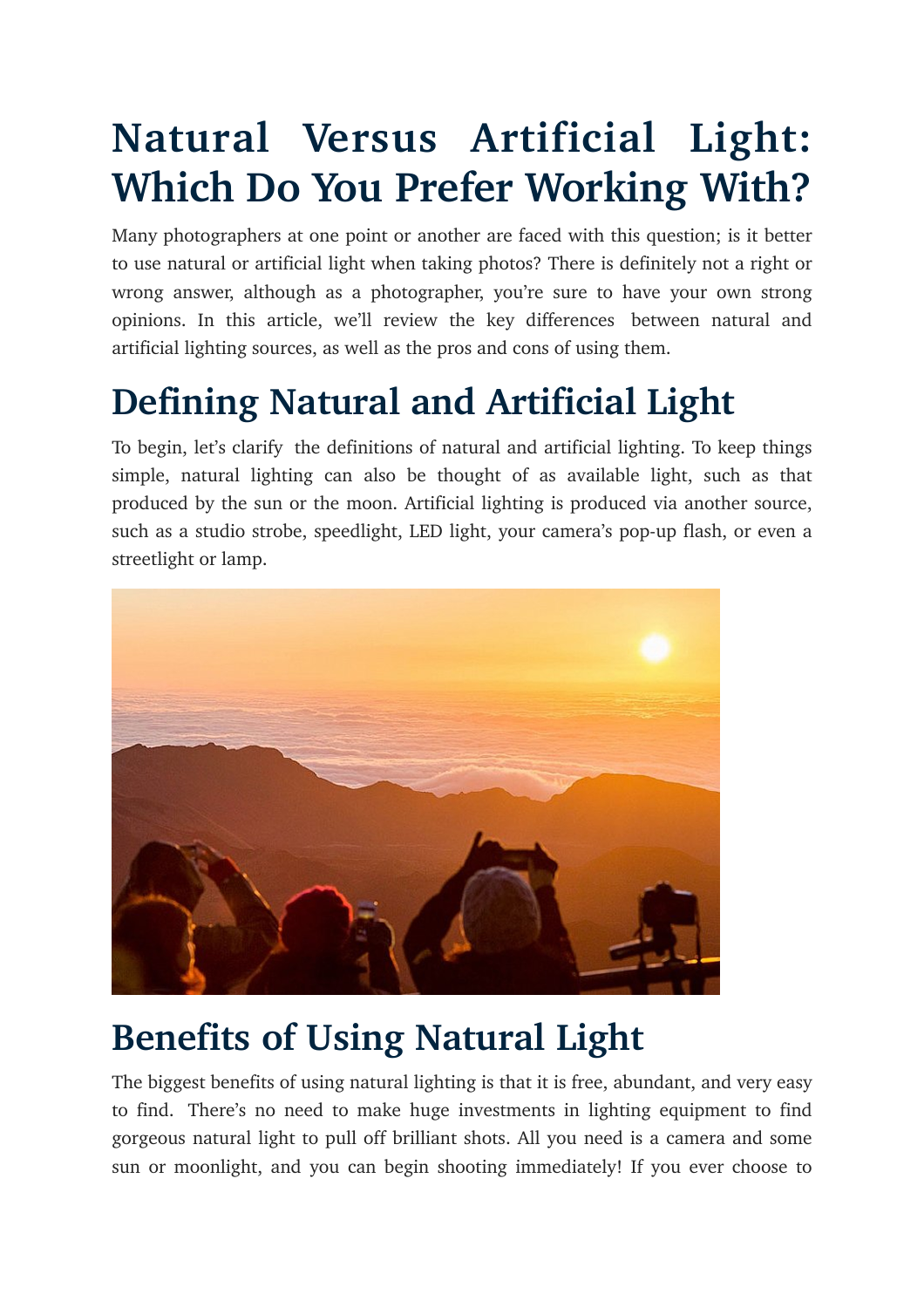upgrade your natural lighting approach, the tools of the trade are also very cheap, consisting mainly of [reflectors](http://digital-photography-school.com/diy-how-to-build-and-use-a-reflector-to-take-better-portraits/) and diffusers to bounce or manipulate the available light. Due to the ease of use and acquisition of natural lighting, it's generally recommended that beginning photographers start experimenting with natural light before introducing artificial light to help [understand how light works](http://digital-photography-school.com/understanding-natural-light-portrait-photography-a-guide-to-learning-to-see-light/).

### **Cons of Using Natural Light**

While natural lighting is abundant and easy to incorporate into photography, [it can](http://digital-photography-school.com/finding-working-available-light/) [be challenging](http://digital-photography-school.com/finding-working-available-light/) for the simple fact that sunlight varies greatly. Depending on location, season, weather, and time of the day, natural lighting can produce differing colors and contrast in your images. For example, midday sun tends to produce neutral white colors and extremely high contrast, while golden hours of sunrise and sunset have very warm colors and medium contrast. Thus, the look you're going for will determine the time and location of your photo shoot, unless you harness additional tools such as reflectors, diffusers, and lens filters.



## **Benefits of Using Artificial Light**

If you're a fan of being able to manipulate and control every aspect of your photo shoot, artificial light will better suit your needs. Since artificial lighting has little to do with natural sources, it is a ceaseless light source that is available at any time of the day, meaning you don't necessarily have to plan your photo shoot around the weather, or availability of sunlight. Depending on the artificial light source you choose, sunlight or even moonlight can be replicated, creating images that appear to have been shot with natural light, but at a time of your choosing.

While artificial light may have a reputation for sounding complicated and expensive, there's a wide range of lighting gadgets available for photographers;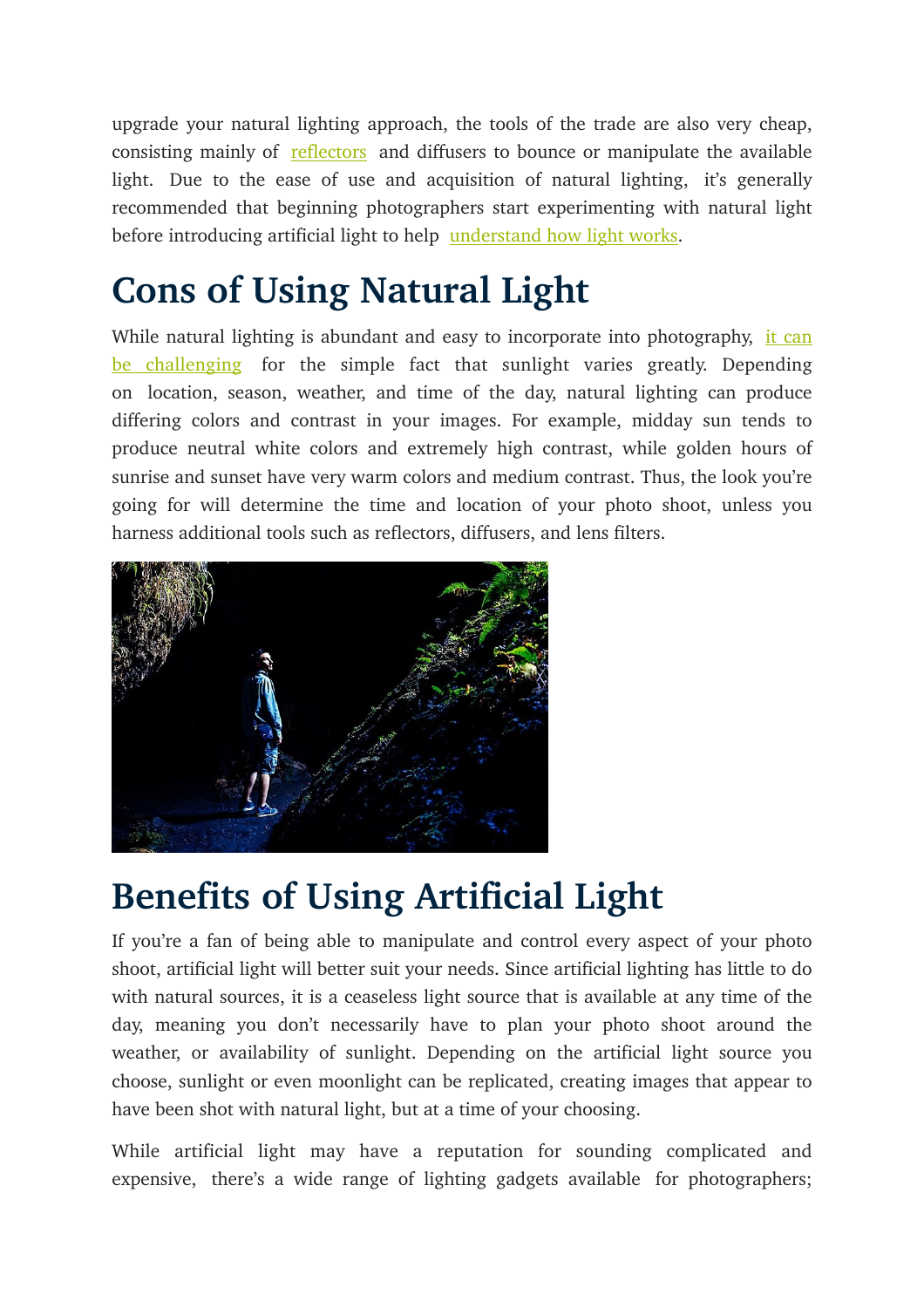ranging from [cheap DIY solutions](http://digital-photography-school.com/creating-effective-diy-studio-lighting-with-household-items/) to top-of-the-line professional grade strobes, and lots of options in between. Some lights can have tricky settings, but many are relatively straightforward, especially continuous lighting sources such as LED lights that have simple dimming switches.



#### **Cons of Using Artificial Light**

Even though artificial light sources offer you more control over photo shoots, it comes with the burden of needing more gear, and time to set it all up. Unlike the sun, artificial lighting costs money, even if you opt for DIY solutions such as candles or desk lamps. Professional grade artificial lighting sources will also need to be held in place with light stands, and possibly eve[nmodified with umbrellas,](http://digital-photography-school.com/a-beginners-guide-to-light-modifiers/) beauty dishes, and soft boxes.

Depending on the photo you have in mind, you may need multiple artificial light sources to balance your image out. There are also other accessories needed such as batteries or power cables and plugs, and you'll need a dedicated studio or space to set your lights up. Long story short, artificial lighting can adds lots of extra moving [parts](http://digital-photography-school.com/learn-how-to-setup-studio-lighting-in-15-minutes/) to your photo shoot, that cost additional time and money, not to mention require lots of practice.